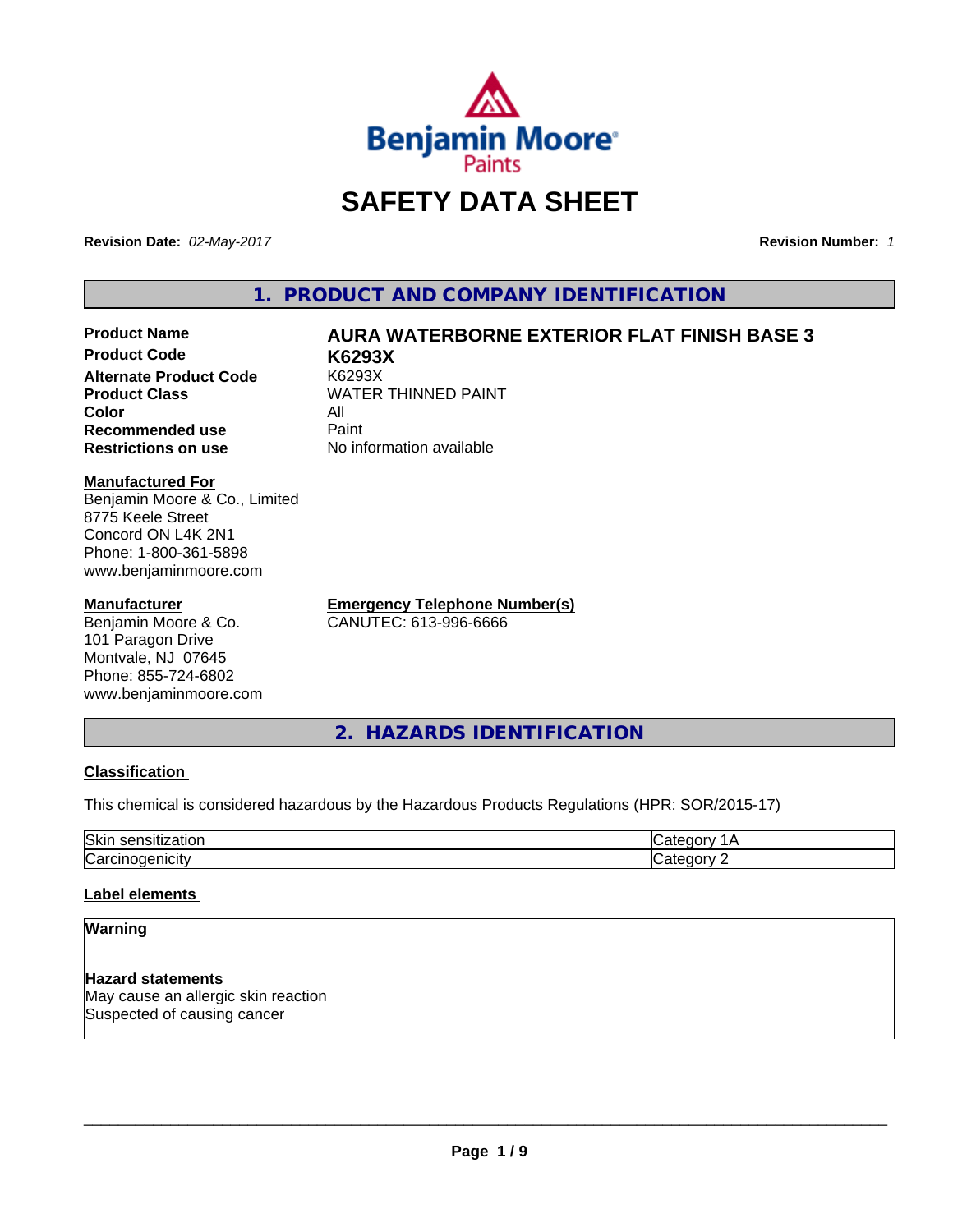## \_\_\_\_\_\_\_\_\_\_\_\_\_\_\_\_\_\_\_\_\_\_\_\_\_\_\_\_\_\_\_\_\_\_\_\_\_\_\_\_\_\_\_\_\_\_\_\_\_\_\_\_\_\_\_\_\_\_\_\_\_\_\_\_\_\_\_\_\_\_\_\_\_\_\_\_\_\_\_\_\_\_\_\_\_\_\_\_\_\_\_\_\_ **K6293X** - **AURA WATERBORNE EXTERIOR FLAT FINISH BASE 3**



**Appearance** liquid **Contract Contract Contract Contract Contract Contract Contract Contract Contract Contract Contract Contract Contract Contract Contract Contract Contract Contract Contract Contract Contract Contract Con** 

## **Precautionary Statements - Prevention**

Obtain special instructions before use Do not handle until all safety precautions have been read and understood Use personal protective equipment as required Avoid breathing dust/fume/mist/vapors/spray Contaminated work clothing should not be allowed out of the workplace Wear protective gloves

## **Precautionary Statements - Response**

If exposed or concerned get medical attention **Skin** If on skin wash with plenty of soap and water If skin irritation or rash occurs get medical attention Wash contaminated clothing before reuse

## **Precautionary Statements - Storage**

Store locked up

## **Precautionary Statements - Disposal**

Dispose of contents/container to an approved waste disposal plant

## **Other information**

No information available

## **Other hazards**

May cause allergic skin reaction

| <b>Chemical Name</b>                                | <b>CAS-No</b> | Weight % (max) |
|-----------------------------------------------------|---------------|----------------|
| Nepheline syenite                                   | 37244-96-5    | $10 - 30%$     |
| Titanium dioxide                                    | 13463-67-7    | $1 - 5%$       |
| Kaolin, calcined                                    | 92704-41-1    | $1 - 5%$       |
| Barium sulfate                                      | 7727-43-7     | $1 - 5%$       |
| Diatomaceous earth                                  | 61790-53-2    | $1 - 5%$       |
| Zinc oxide                                          | 1314-13-2     | $1 - 5%$       |
| Hexanedioic acid, dihydrazide                       | 1071-93-8     | $0.25 - 0.5%$  |
| Decanedioic acid,                                   | 41556-26-7    | $0.25 - 0.5%$  |
| bis(1,2,2,6,6-pentamethyl-4-piperidinyl) ester      |               |                |
| Sodium C14-C16 olefin sulfonate                     | 68439-57-6    | $0.1 - 0.25%$  |
| Urea, N-(3,4-dichlorophenyl)-N,N-dimethyl-          | 330-54-1      | $0.1 - 0.25%$  |
| Poly(oxy-1,2-ethanediyl),                           | 104810-48-2   | $0.1 - 0.25%$  |
| .alpha.-[3-[3-(2H-benzotriazol-2-yl)-5-(1,1-dimeth) |               |                |
| ylethyl)-4-hydroxyphenyl]-1-oxopropyl]-.omega.-h    |               |                |
| ydroxy-                                             |               |                |

## **3. COMPOSITION INFORMATION ON COMPONENTS**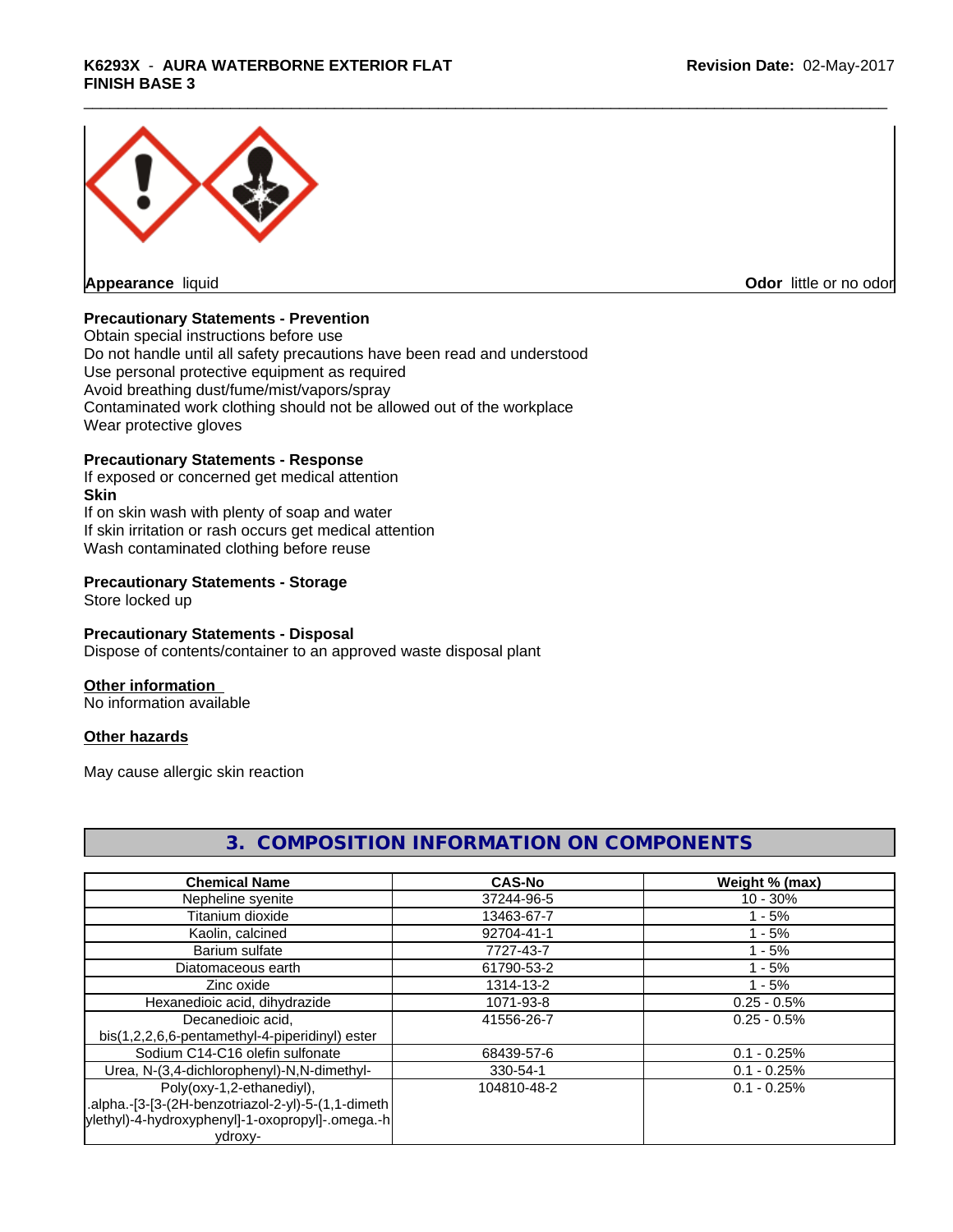|                                        | 4. FIRST AID MEASURES                                                                                                                                                                                                                  |
|----------------------------------------|----------------------------------------------------------------------------------------------------------------------------------------------------------------------------------------------------------------------------------------|
| <b>General Advice</b>                  | No hazards which require special first aid measures.                                                                                                                                                                                   |
| <b>Eye Contact</b>                     | Rinse thoroughly with plenty of water for at least 15<br>minutes and consult a physician.                                                                                                                                              |
| <b>Skin Contact</b>                    | Wash off immediately with soap and plenty of water while<br>removing all contaminated clothes and shoes. If skin<br>irritation persists, call a physician. Wash clothing before<br>reuse. Destroy contaminated articles such as shoes. |
| <b>Inhalation</b>                      | Move to fresh air. If symptoms persist, call a physician.                                                                                                                                                                              |
| Ingestion                              | Clean mouth with water and afterwards drink plenty of<br>water. Consult a physician if necessary.                                                                                                                                      |
| <b>Most Important Symptoms/Effects</b> | May cause allergic skin reaction.                                                                                                                                                                                                      |
| <b>Notes To Physician</b>              | Treat symptomatically.                                                                                                                                                                                                                 |

**5. FIRE-FIGHTING MEASURES**

| <b>Suitable Extinguishing Media</b>                                                                                               | Use extinguishing measures that are appropriate to local<br>circumstances and the surrounding environment.                                   |
|-----------------------------------------------------------------------------------------------------------------------------------|----------------------------------------------------------------------------------------------------------------------------------------------|
| <b>Protective Equipment And Precautions For</b><br><b>Firefighters</b>                                                            | As in any fire, wear self-contained breathing apparatus<br>pressure-demand, MSHA/NIOSH (approved or equivalent)<br>and full protective gear. |
| <b>Specific Hazards Arising From The Chemical</b>                                                                                 | Closed containers may rupture if exposed to fire or<br>extreme heat.                                                                         |
| <b>Sensitivity To Mechanical Impact</b>                                                                                           | No.                                                                                                                                          |
| <b>Sensitivity To Static Discharge</b>                                                                                            | No.                                                                                                                                          |
| <b>Flash Point Data</b><br>Flash Point (°F)<br>Flash Point (°C)<br><b>Flash Point Method</b><br><b>Flammability Limits In Air</b> | Not applicable<br>Not applicable<br>Not applicable                                                                                           |
| <b>Lower Explosion Limit</b><br><b>Upper Explosion Limit</b>                                                                      | Not applicable<br>Not applicable                                                                                                             |
| Flammability: 0<br><b>NFPA</b><br>Health: 1                                                                                       | <b>Instability: 0</b><br><b>Special: Not Applicable</b>                                                                                      |
| <b>NFPA Legend</b><br>0 - Not Hazardous<br>1 - Slightly<br>2 - Moderate                                                           |                                                                                                                                              |

- 3 High
- 4 Severe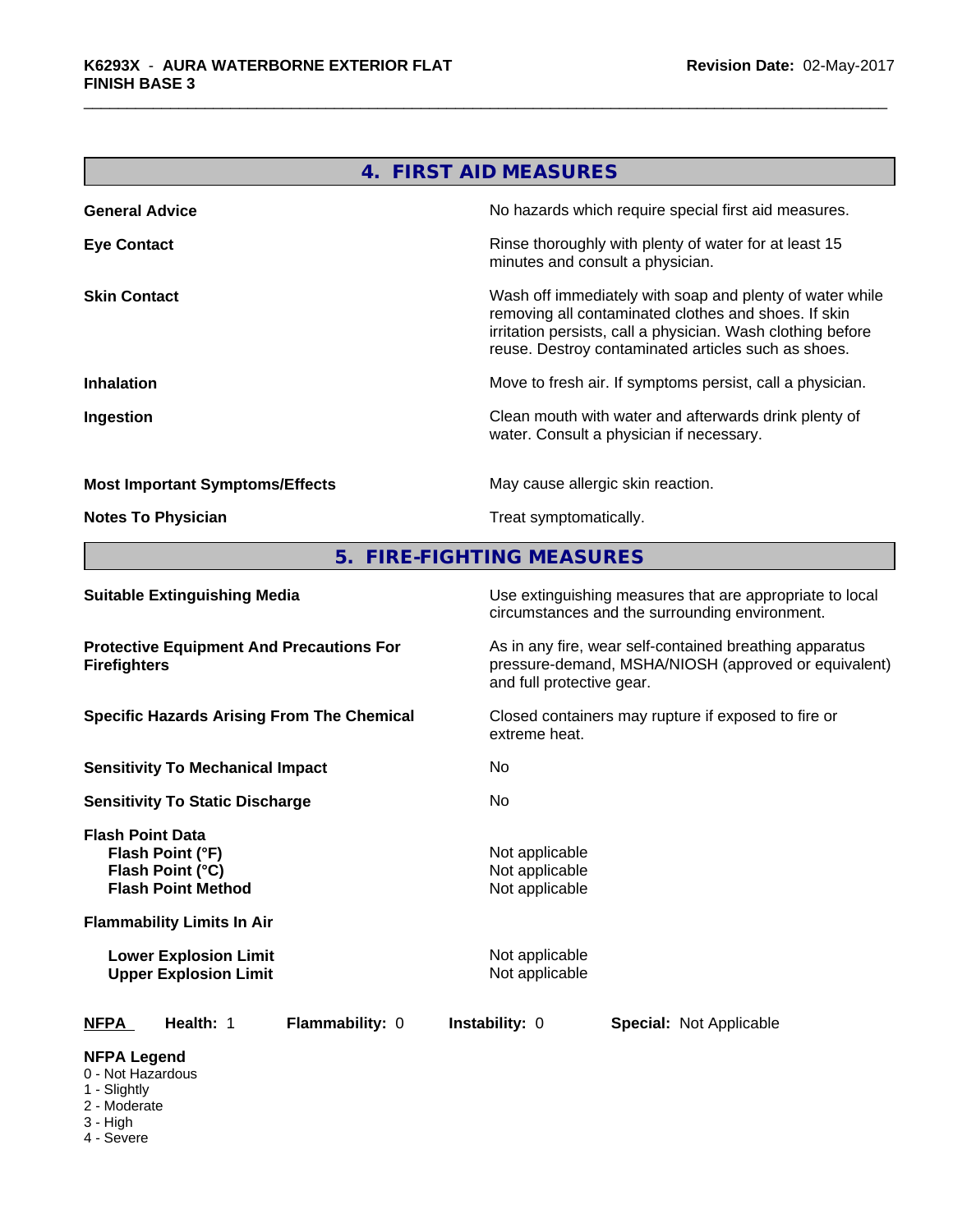*The ratings assigned are only suggested ratings, the contractor/employer has ultimate responsibilities for NFPA ratings where this system is used.*

*Additional information regarding the NFPA rating system is available from the National Fire Protection Agency (NFPA) at www.nfpa.org.*

## **6. ACCIDENTAL RELEASE MEASURES**

**Personal Precautions Precautions** Avoid contact with skin, eyes and clothing. Ensure adequate ventilation.

**Other Information Discription Prevent further leakage or spillage if safe to do so.** 

**Environmental Precautions** See Section 12 for additional Ecological Information.

**Methods For Clean-Up** Soak up with inert absorbent material. Sweep up and shovel into suitable containers for disposal.

vapors, spray mists or sanding dust. In case of insufficient

ventilation, wear suitable respiratory equipment.

#### **7. HANDLING AND STORAGE**

children.

**Handling Handling Avoid contact with skin, eyes and clothing. Avoid breathing Handling A** 

**Storage Keep container tightly closed.** Keep out of the reach of

**Incompatible Materials** Noinformation available

**8. EXPOSURE CONTROLS / PERSONAL PROTECTION**

#### **Exposure Limits**

*No exposure limits have been established for this product.*

| <b>Chemical Name</b>                                 | <b>ACGIH</b>                                              | <b>Alberta</b>                                         | <b>British Columbia</b>                                | <b>Ontario</b>                               | Quebec                                                                   |
|------------------------------------------------------|-----------------------------------------------------------|--------------------------------------------------------|--------------------------------------------------------|----------------------------------------------|--------------------------------------------------------------------------|
| Nepheline syenite                                    | N/E                                                       | N/E                                                    | N/E                                                    | 10 mg/m $3$ - TWA                            | N/E                                                                      |
| Titanium dioxide                                     | 10 mg/m $3$ - TWA                                         | 10 mg/m $3 - TWA$                                      | 10 mg/m $3$ - TWA<br>$3$ mg/m $3$ - TWA                | 10 mg/m $3$ - TWA                            | 10 mg/m $3$ - TWAEV                                                      |
| Barium sulfate                                       | $5 \text{ mg/m}^3$ - TWA                                  | 10 mg/m $3 - TWA$                                      | 10 mg/m $3$ - TWA<br>$3$ mg/m $3$ - TWA                | 10 mg/m $3$ - TWA                            | 10 mg/m $3$ - TWAEV<br>5 mg/m <sup>3</sup> - TWAEV                       |
| Diatomaceous earth                                   | N/E                                                       | N/E                                                    | $4 \text{ mg/m}^3$ - TWA<br>$1.5 \text{ mg/m}^3$ - TWA | N/E                                          | 6 mg/m <sup>3</sup> - TWAEV                                              |
| Zinc oxide                                           | $2 \text{ mg/m}^3$ - TWA<br>$10$ mg/m <sup>3</sup> - STEL | $2 \text{ mg/m}^3$ - TWA<br>$10 \text{ mg/m}^3$ - STEL | $2 \text{ mg/m}^3$ - TWA<br>10 mg/m $3 -$ STEL         | $2 \text{mq/m}^3$ - TWA<br>10 $mg/m3$ - STEL | 10 mg/m $3$ - TWAEV<br>5 mg/m <sup>3</sup> - TWAEV<br>10 mg/m $3 -$ STEV |
| Urea.<br> N-(3,4-dichlorophenyl)-N,N-di  <br>methyl- | 10 mg/m $3$ - TWA                                         | 10 mg/m $3 - TWA$                                      | 10 mg/m $3$ - TWA                                      | 10 mg/m $3$ - TWA                            | 10 mg/m $3$ - TWAEV                                                      |

**Legend**

ACGIH - American Conference of Governmental Industrial Hygienists Alberta - Alberta Occupational Exposure Limits British Columbia - British Columbia Occupational Exposure Limits Ontario - Ontario Occupational Exposure Limits Quebec - Quebec Occupational Exposure Limits N/E - Not established

**Personal Protective Equipment Eye/Face Protection** Safety glasses with side-shields.

**Engineering Measures Ensure** Ensure adequate ventilation, especially in confined areas.

**Skin Protection Protection Protective gloves and impervious clothing. Respiratory Protection In case of insufficient ventilation wear suitable respiratory** equipment.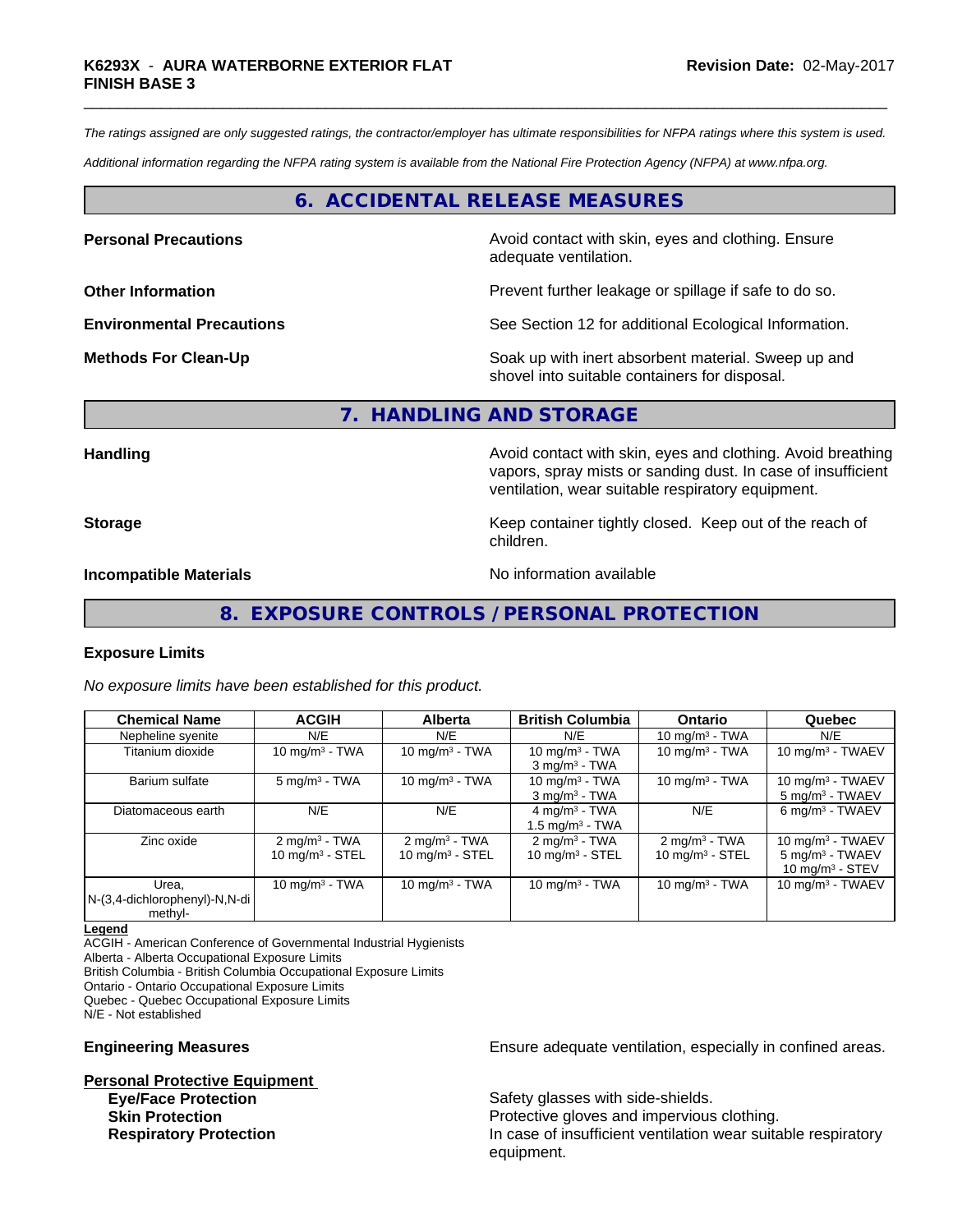**Hygiene Measures Avoid contact with skin, eyes and clothing. Remove and Avoid contact with skin, eyes and clothing. Remove and Avoid contact with skin, eyes and clothing. Remove and** wash contaminated clothing before re-use. Wash thoroughly after handling.

## **9. PHYSICAL AND CHEMICAL PROPERTIES**

Appearance liquid **Odor** little or no odor **Odor Threshold** No information available **Density (Ibs/gal)** 10.95 - 11.05<br> **Specific Gravity** 1.31 - 1.33 **Specific Gravity pH pH**  $\blacksquare$ **Viscosity (cps)** No information available **Solubility No information available No information available Water Solubility No information available No information available Evaporation Rate No information available No information available Vapor Pressure**<br> **Vapor Density**<br> **Vapor Density**<br> **Vapor Density**<br> **Vapor Algebra Algebra Algebra Algebra Algebra Algebra Algebra Algebra Algebra Algebra Algebra Algebra Algebra Algebra Algebra Algebra Algebra Algebra Al Wt. % Solids** 50 - 60<br> **Vol. % Solids** 35 - 45 **Vol. % Solids** 35 - 45 **Wt. % Volatiles** 40 - 50<br> **Vol. % Volatiles** 55 - 65 **Vol. % Volatiles VOC Regulatory Limit (g/L)** < 50 **Boiling Point (°F)** 212 **Boiling Point (°C)** 100 **Freezing Point (°F)** 32 **Freezing Point (°C)** 0 **Flash Point (°F)** Not applicable **Flash Point (°C)**<br> **Flash Point Method**<br> **Flash Point Method**<br> **CO Flash Point Method Flammability (solid, gas)** Not applicable **Upper Explosion Limit**<br> **Lower Explosion Limit**<br> **Lower Explosion Limit Lower Explosion Limit**<br> **Autoignition Temperature (°F)**<br> **Autoignition Temperature (°F)**<br> **Autoignition Temperature (°F) Autoignition Temperature (°F) Autoignition Temperature (°C)** No information available **Decomposition Temperature (°F)** No information available **Decomposition Temperature (°C)** No information available **Partition Coefficient (n-octanol/water)** No information available

**No information available** 

## **10. STABILITY AND REACTIVITY**

| <b>Reactivity</b>                         | Not Applicable                           |
|-------------------------------------------|------------------------------------------|
| <b>Chemical Stability</b>                 | Stable under normal conditions.          |
| <b>Conditions To Avoid</b>                | Prevent from freezing.                   |
| <b>Incompatible Materials</b>             | No materials to be especially mentioned. |
| <b>Hazardous Decomposition Products</b>   | None under normal use.                   |
| <b>Possibility Of Hazardous Reactions</b> | None under normal conditions of use.     |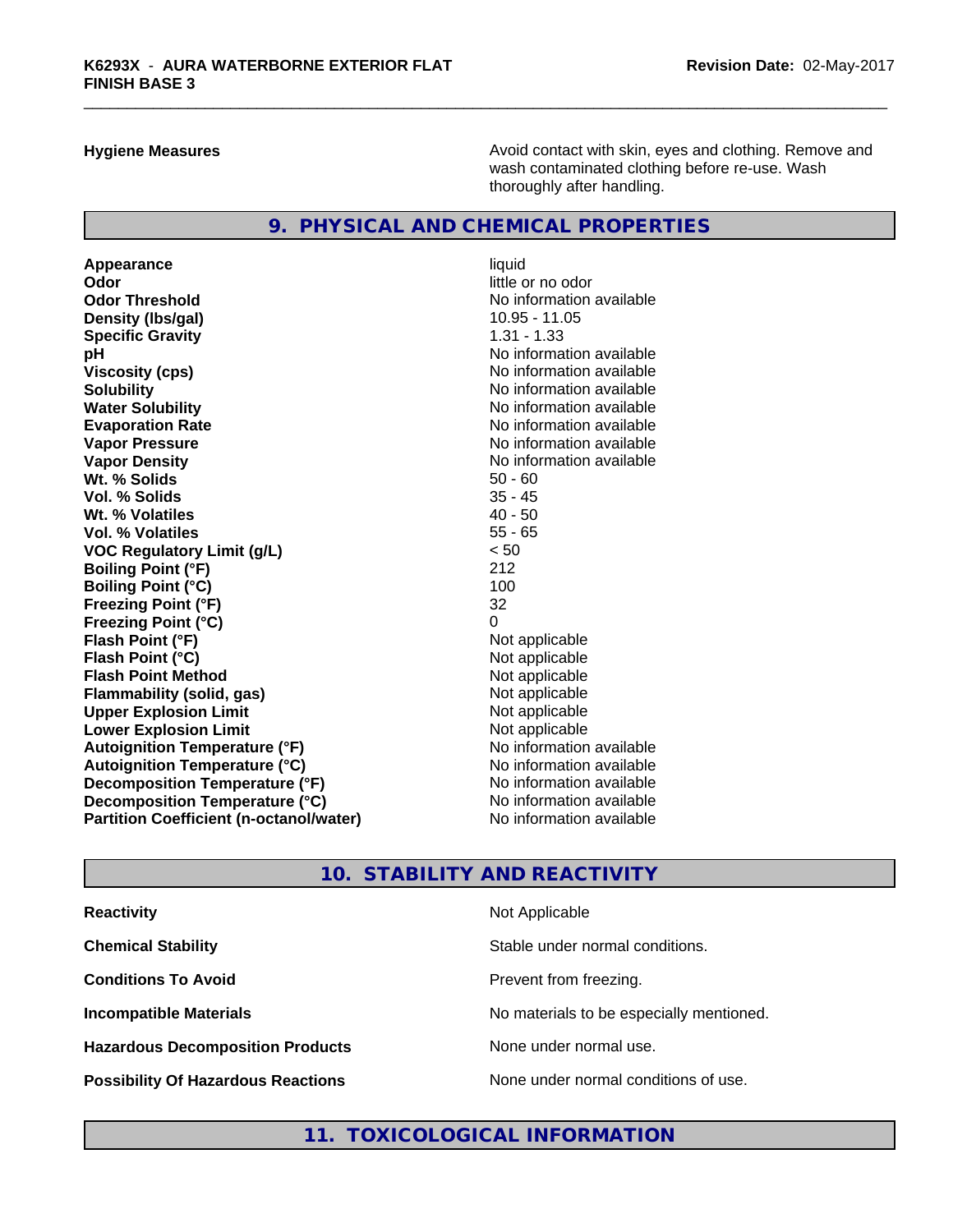| <b>Product Information</b><br>Information on likely routes of exposure |                                                                                            |
|------------------------------------------------------------------------|--------------------------------------------------------------------------------------------|
| <b>Principal Routes of Exposure</b>                                    | Eye contact, skin contact and inhalation.                                                  |
| <b>Acute Toxicity</b><br><b>Product Information</b>                    | No information available                                                                   |
| Information on toxicological effects                                   |                                                                                            |
| <b>Symptoms</b>                                                        | No information available                                                                   |
|                                                                        | Delayed and immediate effects as well as chronic effects from short and long-term exposure |
|                                                                        |                                                                                            |
| Eye contact<br><b>Skin contact</b>                                     | May cause slight irritation<br>Substance may cause slight skin irritation. Prolonged or    |
|                                                                        | repeated contact may dry skin and cause irritation.                                        |
| <b>Inhalation</b>                                                      | May cause irritation of respiratory tract.                                                 |
| Ingestion                                                              | Ingestion may cause gastrointestinal irritation, nausea,                                   |
|                                                                        | vomiting and diarrhea.                                                                     |
| Sensitization:                                                         | May cause an allergic skin reaction.                                                       |
| <b>Neurological Effects</b>                                            | No information available.                                                                  |
| <b>Mutagenic Effects</b>                                               | No information available.                                                                  |
| <b>Reproductive Effects</b>                                            | No information available.                                                                  |
| <b>Developmental Effects</b>                                           | No information available.                                                                  |
| <b>Target Organ Effects</b>                                            | No information available.                                                                  |
| <b>STOT - single exposure</b>                                          | No information available.                                                                  |
| <b>STOT - repeated exposure</b>                                        | No information available.                                                                  |
| <b>Other adverse effects</b>                                           | No information available.                                                                  |
| <b>Aspiration Hazard</b>                                               | No information available.                                                                  |
|                                                                        |                                                                                            |

## **Numerical measures of toxicity**

#### **The following values are calculated based on chapter 3.1 of the GHS document**

| ATEmix (oral)                        | 10327 mg/kg |
|--------------------------------------|-------------|
| <b>ATEmix (inhalation-dust/mist)</b> | 42.1 mg/L   |

#### **Component**

Titanium dioxide LD50 Oral: > 10000 mg/kg (Rat) Kaolin, calcined LD50 Oral: > 5000 mg/kg (Rat) vendor data Barium sulfate LD50 Oral: > 5,000 g/kg (Rat) vendor data Zinc oxide LD50 Oral: 5000 mg/kg (Rat) LC50 Inhalation (Dust):  $> 5700$  mg/m<sup>3</sup> (Rat, 4 hr.) Decanedioic acid, bis(1,2,2,6,6-pentamethyl-4-piperidinyl) ester Sensitization:

May cause sensitization by skin contact

Urea, N-(3,4-dichlorophenyl)-N,N-dimethyl- LD50 Oral: 1017 mg/kg (Rat) LD50 Dermal: > 5000 mg/kg (Rat) Poly(oxy-1,2-ethanediyl), .alpha.-[3-[3-(2H-benzotriazol-2-yl)-5-(1,1-dimethylethyl)-4-hydroxyphenyl]-1-oxopropyl]-.omega.-hydroxy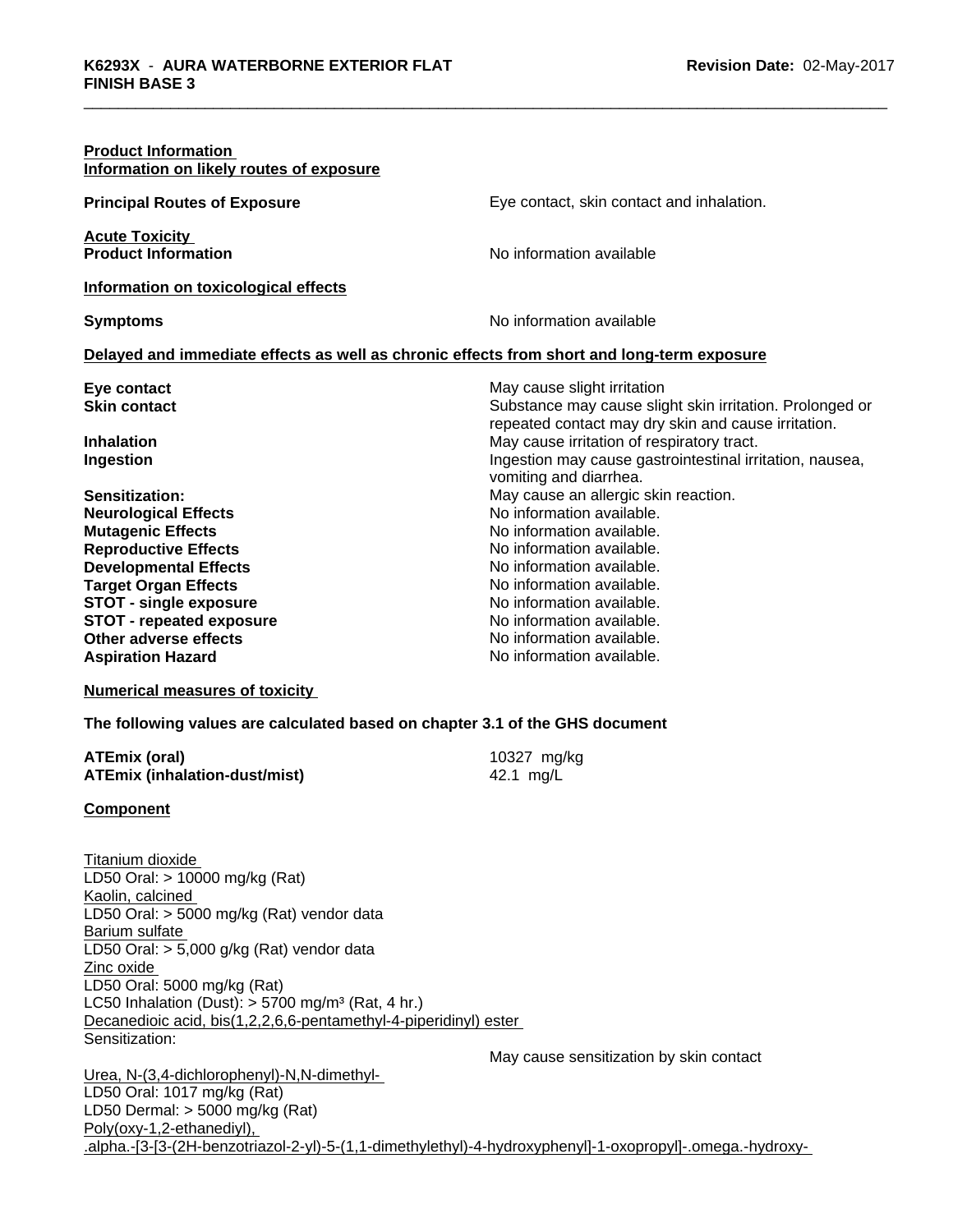Sensitization:

May cause sensitization by skin contact

## **Chronic Toxicity**

## **Carcinogenicity**

*The information below indicateswhether each agency has listed any ingredient as a carcinogen:.*

| <b>Chemical Name</b>    | <b>IARC</b>                     | <b>NTP</b> |
|-------------------------|---------------------------------|------------|
|                         | 2B<br>Possible Human Carcinogen |            |
| Titanium J<br>, dioxide |                                 |            |

• Although IARC has classified titanium dioxide as possibly carcinogenic to humans (2B), their summary concludes: "No significant exposure to titanium dioxide is thought to occur during the use of products in which titanium dioxide is bound to other materials, such as paint."

#### **Legend**

IARC - International Agency for Research on Cancer NTP - National Toxicity Program OSHA - Occupational Safety & Health Administration

**12. ECOLOGICAL INFORMATION**

## **Ecotoxicity Effects**

The environmental impact of this product has not been fully investigated.

## **Product Information**

## **Acute Toxicity to Fish**

No information available

#### **Acute Toxicity to Aquatic Invertebrates**

No information available

#### **Acute Toxicity to Aquatic Plants**

No information available

## **Persistence / Degradability**

No information available.

#### **Bioaccumulation / Accumulation**

No information available.

## **Mobility in Environmental Media**

No information available.

#### **Ozone**

No information available

## **Component**

## **Acute Toxicity to Fish**

Titanium dioxide  $LC50:$  > 1000 mg/L (Fathead Minnow - 96 hr.) Urea, N-(3,4-dichlorophenyl)-N,N-dimethyl- LC50: 3.5 mg/L (Rainbow Trout - 96 hr.)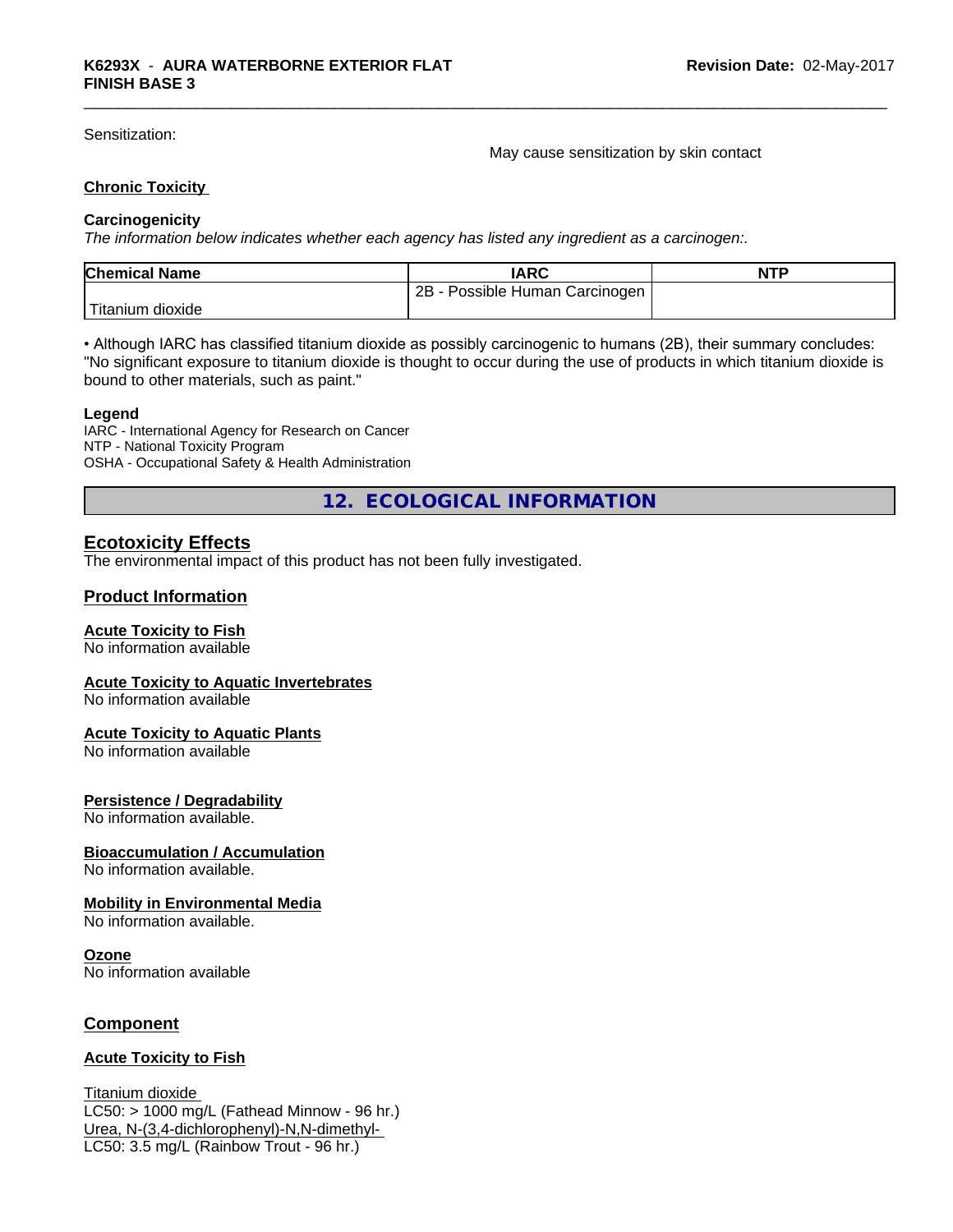#### **Acute Toxicity to Aquatic Invertebrates**

No information available

#### **Acute Toxicity to Aquatic Plants**

No information available

## **13. DISPOSAL CONSIDERATIONS**

**Waste Disposal Method Dispose of in accordance with federal, state, provincial,** and local regulations. Local requirements may vary, consult your sanitation department or state-designated environmental protection agency for more disposal options.

**14. TRANSPORT INFORMATION**

**TDG** Not regulated

**ICAO / IATA** Not regulated

**IMDG / IMO** Not regulated

## **15. REGULATORY INFORMATION**

## **International Inventories**

**TSCA: United States** Yes - All components are listed or exempt. **DSL: Canada** No - Not all of the components are listed. One or more component is listed on NDSL.

## **National Pollutant Release Inventory (NPRI)**

#### **NPRI Parts 1- 4**

This product contains the following Parts 1-4 NPRI chemicals:

| <b>Chemical Name</b> | <b>CAS-No</b>                    | Weight % (max) | <b>NPRI Parts 1-4</b> |  |
|----------------------|----------------------------------|----------------|-----------------------|--|
| Zinc oxide           | $\sqrt{2}$<br>$314 -$<br>″ −دی ا | 5%             | ∟isted                |  |

#### **NPRI Part 5**

This product contains the following NPRI Part 5 Chemicals:

*None*

#### **WHMIS Regulatory Status**

This product has been classified in accordance with the hazard criteria of the Hazardous Products Regulations (HPR) and the SDS contains all the information required by the HPR.